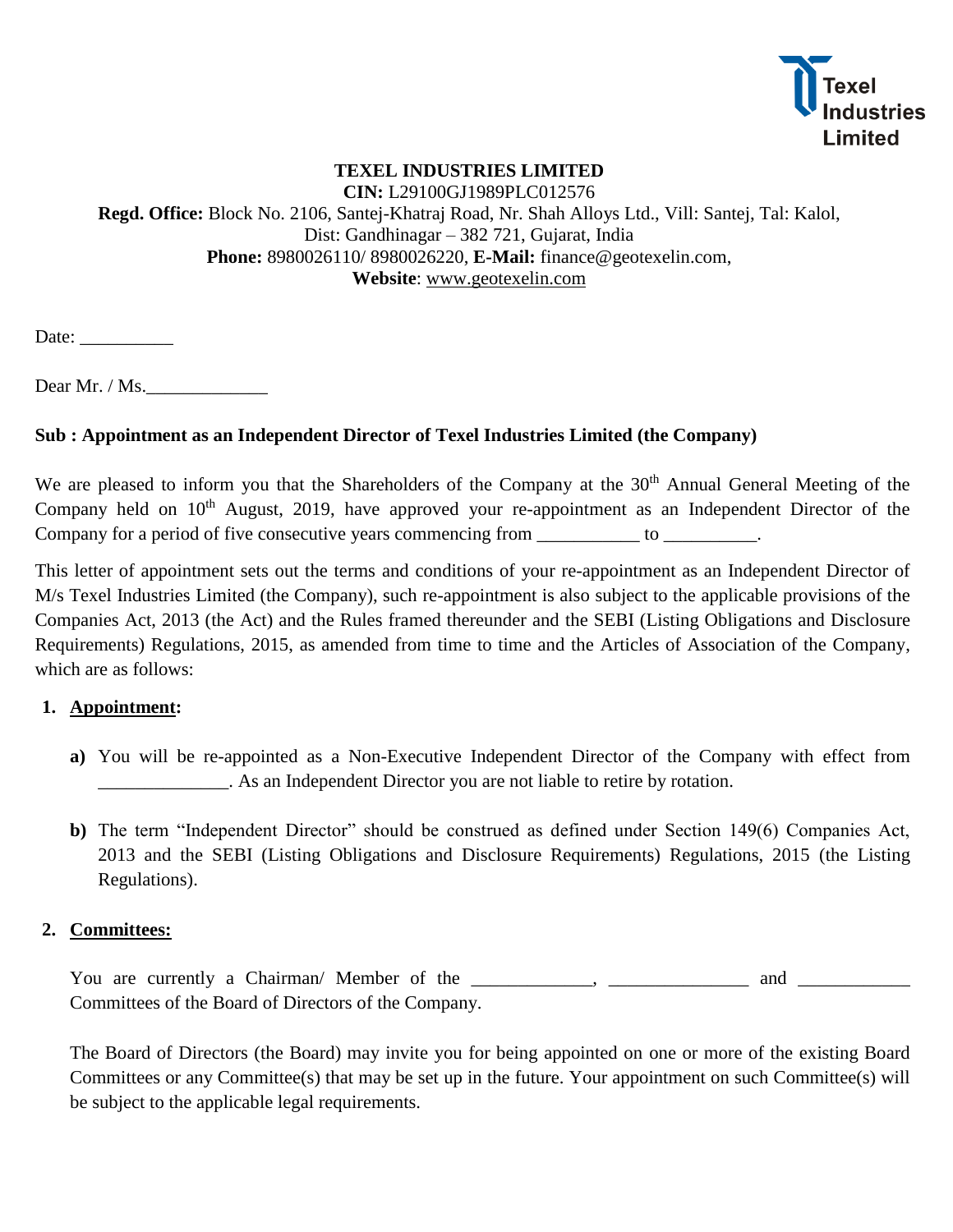#### **3. Time commitment:**

As an Independent Director you are expected to bring objectivity and independence to the Board's discussions and provide the Board with effective leadership in relation to the Company's strategy, performance, and risk management, as well as ensuring high standards of financial probity and corporate governance. The Board and the Audit Committee meets at least four times in a year. The meetings of other committees are convened as per the requirement. You will be expected to attend the Board, the Board Committees and the Annual General Meetings and to devote sufficient time, as required for you to discharge your duties effectively.

By accepting this appointment, you confirm that you are in a position to allocate sufficient time to meet the expectations of your role to the satisfaction of the Board.

#### **4. Roles, Duties and Responsibilities:**

Your role and duties will be those normally required of an Independent Director under the Companies Act, 2013 (the Act) and the Listing Regulations. There are certain duties prescribed for all Directors, both Executive and Non-Executive, which are fiduciary in nature and inter alia are as under:

- I. You shall act in accordance with the Company's Articles of Association.
- II. You shall abide by the "Code for Independent Directors" as stated under Schedule IV of the Act, as in force and as may be amended from time to time and duties of directors as provided under Section 166 of the Act and the Listing Regulations as amended from time to time to the extent relevant and applicable to your role.
- III. You shall act in good faith in order to promote the objects of the Company for the benefit of its members as a whole, and in the best interests of the Company.
- IV. You shall discharge your duties with due and reasonable care, skill and diligence.
- V. You shall not involve yourself in a situation in which you may have a direct or indirect interest that conflicts, or possibly may conflict, with the interests of the Company or its associates or subsidiary if any.
- VI. You shall not achieve or attempt to achieve any undue gain or advantage either to yourself or to your relatives, partners or associates.
- VII. You shall not assign your office as Director and any assignments so made shall be void.

### **5. Status of Appointment and Remuneration:**

**a)** You will not be an employee of the Company and this letter shall not constitute a contract of employment. You will be paid such remuneration by way of sitting fees for attending meetings of the Board and its Committees and Commission of Profits as may be decided by the Board and approved by the Members from time to time.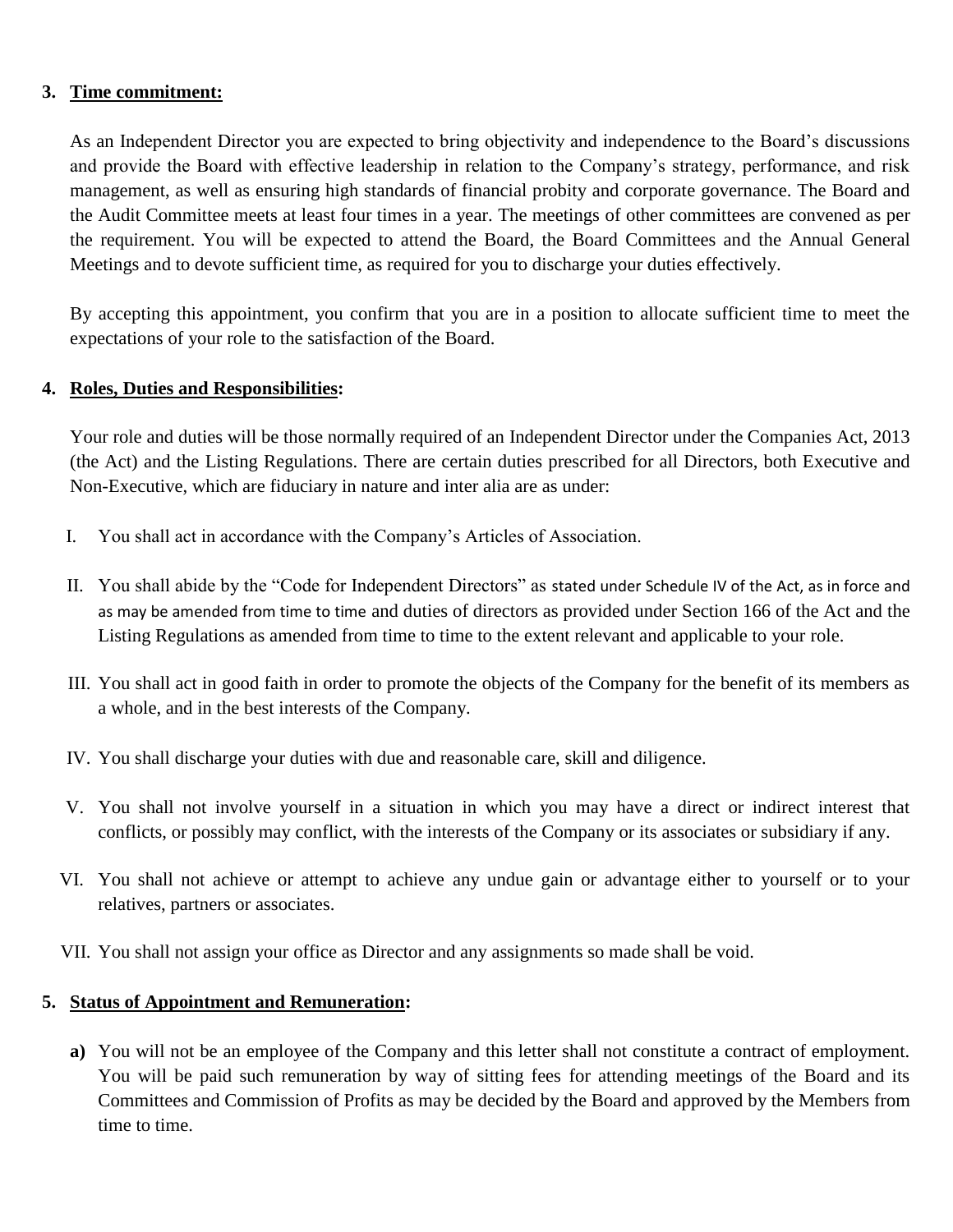**b)** The sitting fees presently paid to an Independent Director is Rs. 10,000/- per Board meeting attended. No sitting fees is being paid for attending Committee meetings.

### **6. Reimbursement of Expenses:**

In addition to the remuneration described above, the Company will, for the period of your appointment, reimburse you for travel, hotel and other incidental expenses incurred by you in the performance of your role and duties.

### **7. Disclosures, other Directorships and Business Interests:**

Independent Director is required to disclose to the Company the interests and any matters (excluding those matters which may be subject to legal professional privilege) which affect his / her independence. During the Term, Independent Director agree to promptly notify the Company of any change in his / her Directorships and provide such other disclosures and information as may be required under the applicable laws.

Independent Director also agree that upon becoming aware of any potential conflict of interest with his / her position as Independent Director of the Company, he / she shall promptly disclose the same to the Board/Company. Please confirm that as on date of this letter, there is such conflict of interest issues with existing Directorships, if any.

During the term of Independent Director, he / she agree to promptly provide a declaration under Section 149(7) of the Companies Act, 2013 upon any change in circumstances which may affect the status as an Independent Director.

# **8. Confidentiality:**

All information acquired during your tenure of directorship is confidential and should not be disclosed, either during your tenure or following termination (by whatever means) to third parties without prior clearance from the Board, unless required by law or by the rules of any stock exchange or regulatory body. In the latter case, you would be required to suitably inform the Board of such an event or disclosure. On reasonable request, you shall surrender any documents and other materials made available to you by the Company.

# **9. Dealing in shares:**

Your attention is also drawn to the requirements under the applicable SEBI Insider Trading regulations and the Company's Code of Conduct to Regulate, Monitor & Report Trading by Designated Persons and Immediate Relative of Designated Persons (the Code). This code inter alia prohibits the Directors from dealing in the Company's shares during the period when the trading window is closed. Consequently, you also are prohibited in disclosing of any unpublished price sensitive information and/ or dealing in the securities of the Company, while in possession of the unpublished price sensitive information of the Company.

You shall not buy, sell or deal in the securities without the requisite prior clearance from the Company Secretary of the Company, if the value of the proposed trades exceed the threshold limit as prescribed in the Code.